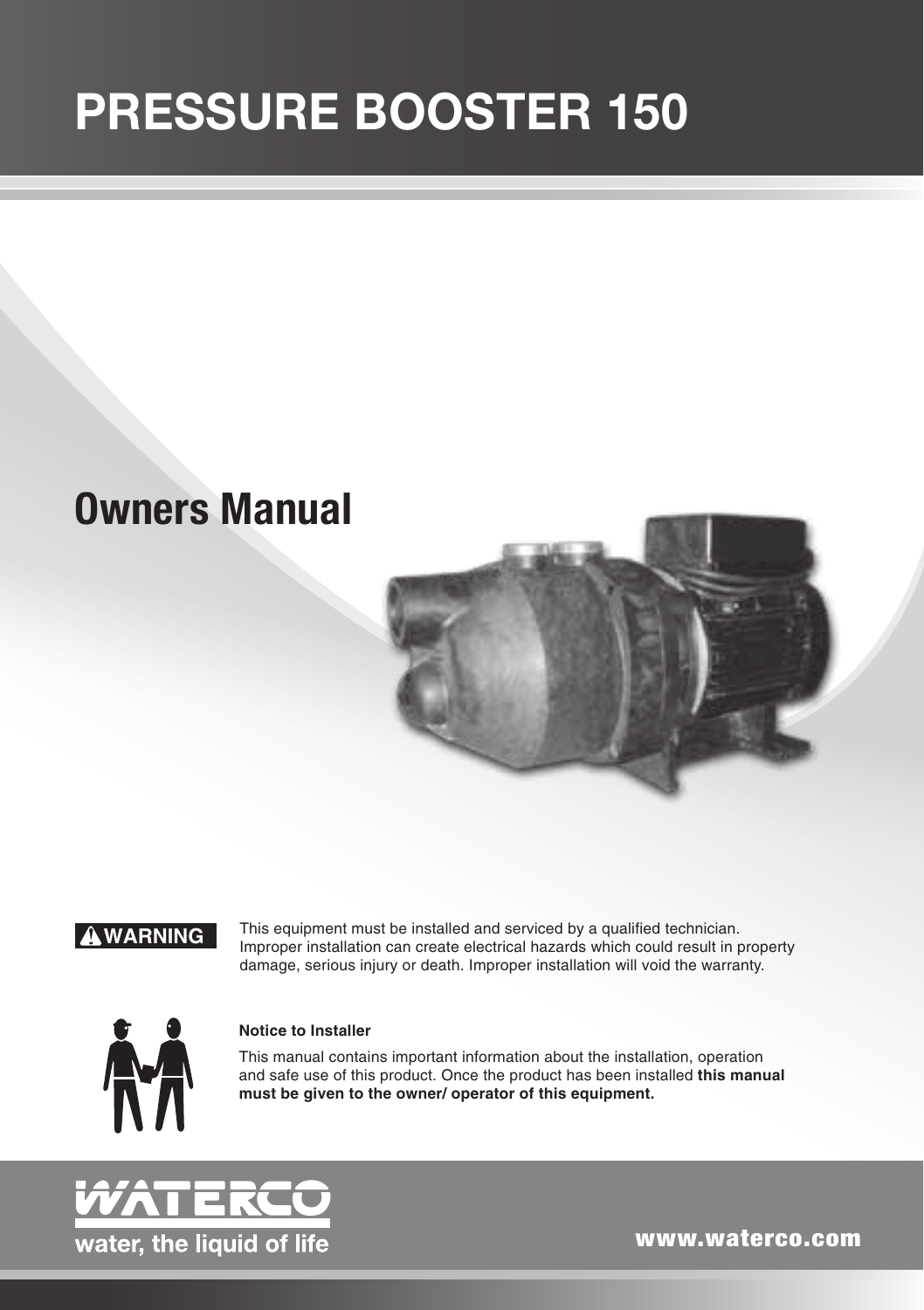### APPLICATION

This pump has been specifically designed for use as a Pool Sweep Pump. When installed the suction line of the pump must branch into and draw water from the return to pool line of the pool pump filtration system.

The pool pump filtration system must be run simultaneously with the pool sweep pump and be capable of supplying enough water to meet its requirements.

## PRE INSTALLATION CHECKS

- 1. Check that the area where the pump is to be located is as close as possible to the water supply, is flat and water will drain away easily from the area.
- 2. Check that the power supply to the pump meets the specification listed on the pump name plate.
- 3. Check that adequate housing and protection from the weather is available and will also provide proper ventilation to the unit (The pump motor cooling fan must have a minimum clearance of 150mm).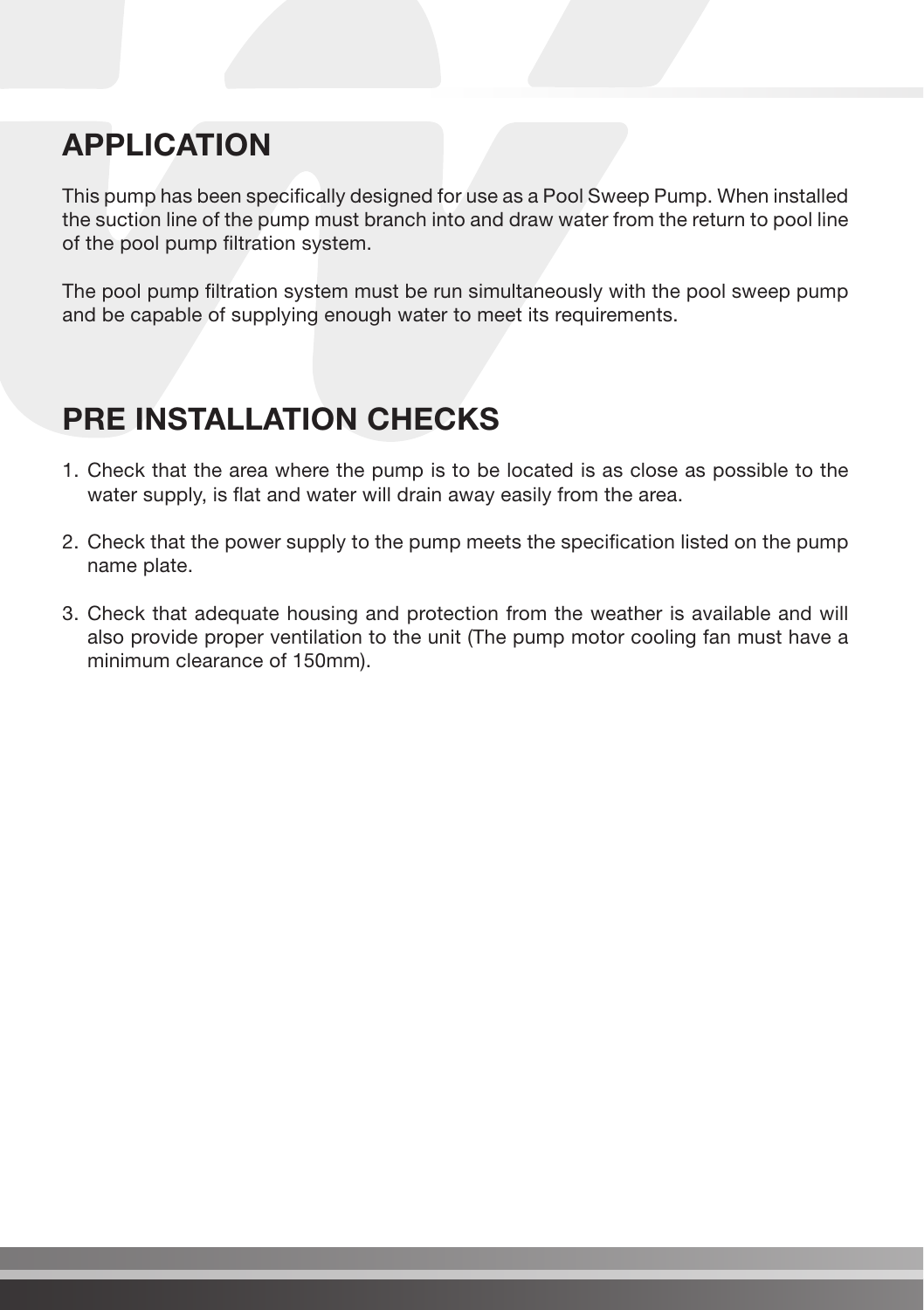### INSTALLATION

Waterco Limited use the latest technology when designing and manufacturing our pumps, a few simple precautions during installation will ensure years of trouble free operation.

- 1. The pump suction line should be not smaller than 1 1/2" (40mm imperial) or 50mm true metric.
- 2. The suction line is to have as few bends or elbows as possible. There must not be an air trap on the suction line.
- 3. Use only the pump barrel unions supplied with the pump.
- 4. Bolt the pump to the required position (prevent movement).
- 5. The pump electrical cable must be wired for the proper voltage and rotation in accordance with the wiring instructions.
- 6. All wiring (electrical) work must be carried out by licensed electricians and must be installed in accordance to the local codes.
- 7. The motor must be grounded.
- 8. The weight of the plumbing and fittings is to be independently supported and not carried by the pump.

### *~ IMPORTANT ELECTRICAL NOTICE ~*

*The electrical installation is to be done by a licensed electrician.*

*Each pump requires a circuit breaker to separate the pump from the electrical supply.*

*The contact separation has to provide full disconnection in all poles under overvoltage category III conditions.* 

*If the pump is to be installed on a swimming pool or pond situation it is MANDATORY that an earth leakage circuit breaker with a rated tripping current not exceeding 30mA be installed.*

*Check the pumps name plate for the following: Voltage, Amp draw and Cycle.* 

*The power cord, including the ground wire shall have a quality of 245 IEC66 (HO7RN-F)* 

*for models greater than 1Kw power input.*

*For models less than 1Kw input the quality shall be of 245 IEC57 (H05RN-F).*

*All installations must comply with local codes, based on IEC 364-7-702 requirements.*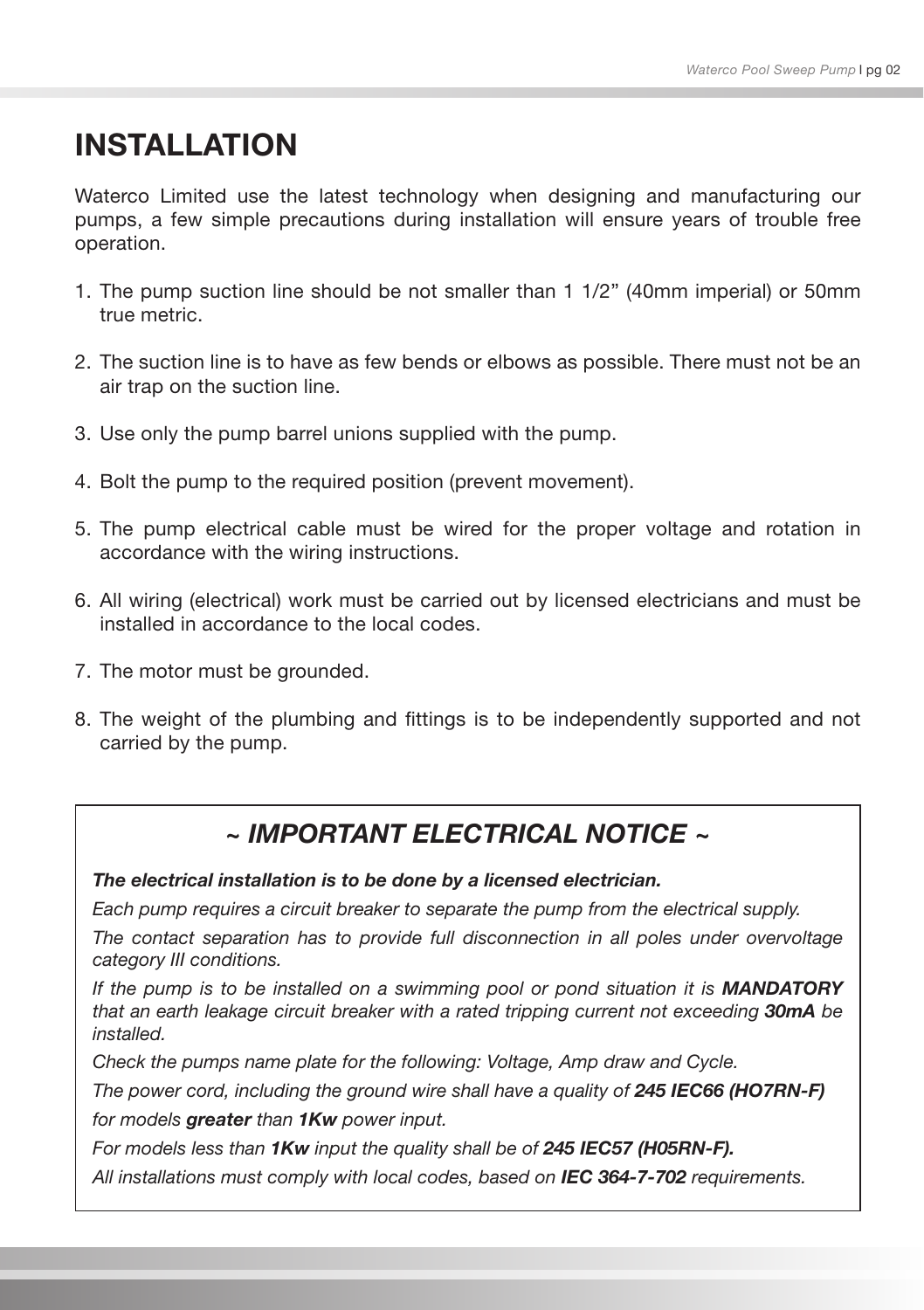### PIPE SUPPORTS

All pipes must be supported separately from the pump otherwise distortion of the pump components could cause problems.

Short lengths of rubber hose can assist in alignment and also assist in reducing vibration through the system, long lengths of P.V.C. or poly pipe should be buried to minimise sun exposure. This is essential as expansion of these pipes can put stress on the pump.

### **CAUTION**

Do not start the pump dry! Running the pump dry for any length of time will cause severe damage and will void the warranty.

### PRIMING THE PUMP

Priming can take place by partially unscrewing the priming cap. Keep the Booster pump off, and switch the filter pump on. Allow all excess air to escape via the priming cap and reseal when water starts flowing out. Start Booster pump.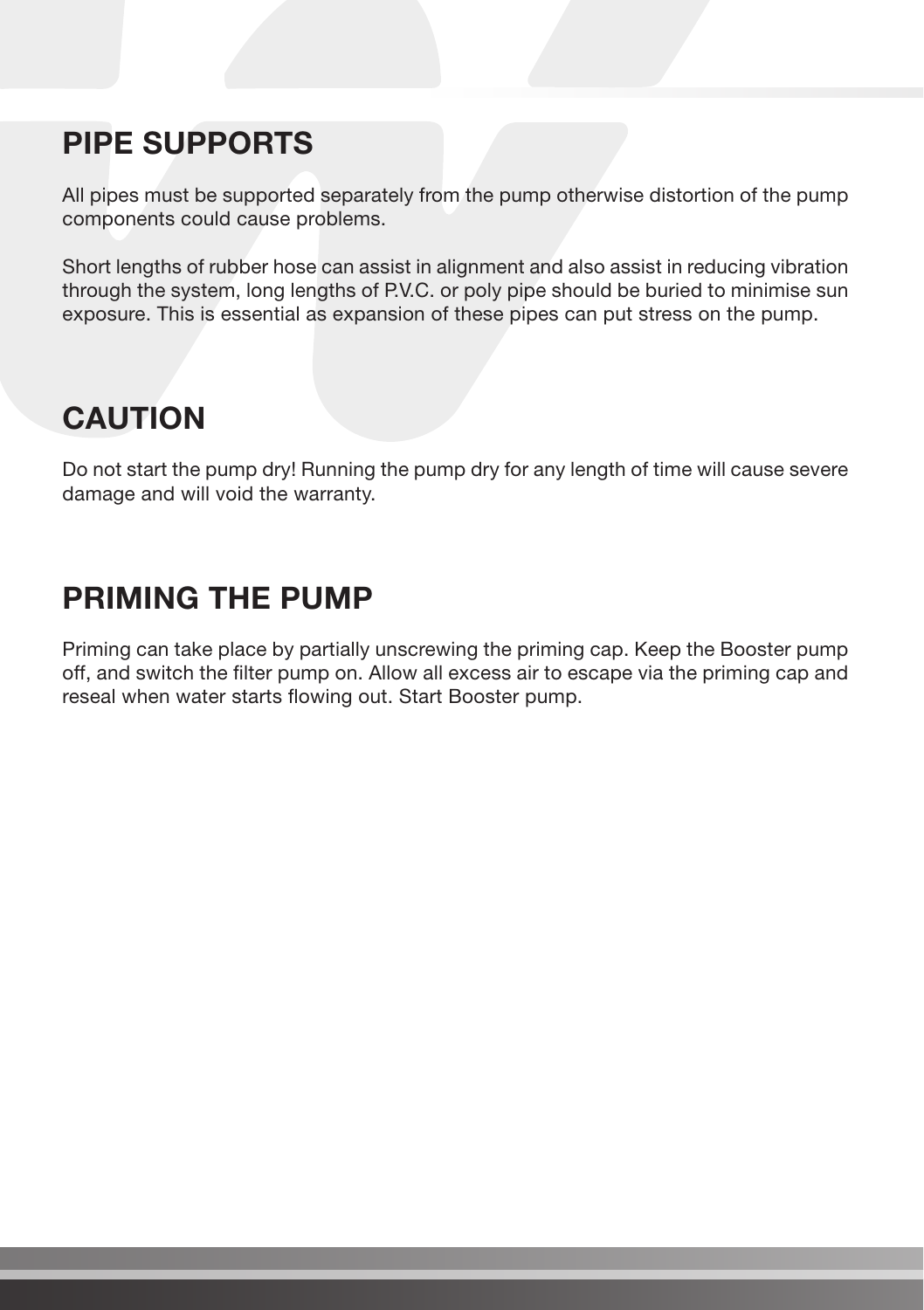### GENERAL SAFETY RULES

- 1. The machines mentioned in the manual are specially designed for the pre-filtering and re-circulation of water in swimming pools.
- 2. They are designed to work with clean water at a temperature not exceeding 35 degrees Celsius (95 degrees Fahrenheit).
- 3. The installation should be carried out in accordance to the safety instructions of swimming pools, especially Standard HD 384.7.702, and the specific instructions for each facility.
- 4. The rules enforce on accident prevention should be carefully followed.
- 5. Any modification of the pump requires the prior consent of the manufacturer. Original replacement parts and accessories authorized by the manufacturer ensure a high level of safety. The manufacturer of the pump assumes no liability for the damage and injuries caused by un-authorized replacement parts and accessories.
- 6. During operation, some parts of the pump are subject to dangerous electric voltage. Work may only be performed on each pump or on the equipment connected to it after disconnecting them from the mains power, and after disconnecting the starting device.
- 7. The user should make sure that assembly and maintenance tasks are carried out by qualified authorized persons and that these persons have first carefully read the instructions for service and installation.
- 8. The operating safety of the pump is only guaranteed if the installation and service instructions are correctly followed.
- 9. The limit values stated in the. Technical table should not be exceeded under any condition.
- 10. In the event of defective operation or fault, contact the technical support department of the manufacturer or its nearest authorized agents.
- 11. If the supply cord is damaged, it must be replaced by an authorized service agent.
- 12. This appliance is not intended for use by persons (including children) with reduced physical, sensory or mental capabilities, or lack of experience and knowledge, unless they have been given supervision or instruction concerning use of the appliance by a person responsible for their safety.
- 13. The appliance is not intended for use by young children. Young children should be supervised to ensure that they do not play with the appliance.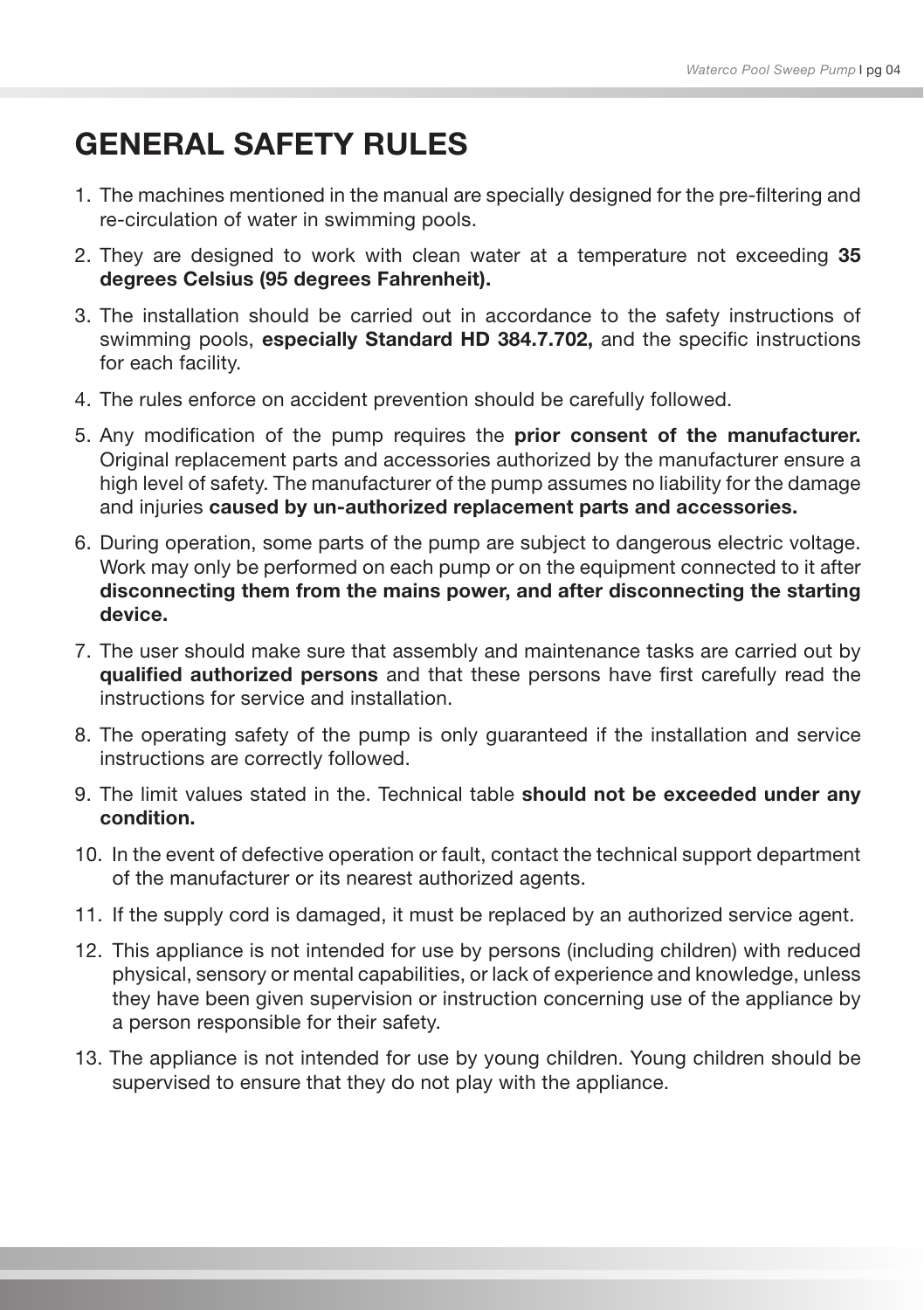## TROUBLESHOOTING

### *1. IF THE MOTOR WILL NOT START*

Possible causes:

#### a. Circuit breaker has blown or tripped.

Replace/Reset circuit breaker and ensure proper size is used (The pump motor cooling fan must have a minimum clearance of 150mm).

#### b. Defective Wiring

This can cause fuses to blow or motor to run erratically. Repair or replace wiring.

#### c. Impeller or Seal Stuck

Remove wet end of pump and rotate impeller by hand and clean out any debris.

#### d. Low Voltage

If motor runs slowly and will not get up to speed contact a licensed electrician to inspect power supply, and ensure that correct voltage is delivered to the unit.

#### e. Incorrect Size Wiring

Consult a licensed electrician and ensure that wiring is of the correct size for the power requirements and length of cable.

#### f. If any other problems are encountered,

please contact Waterco branch for service options.

#### *2. MOTOR RUNS HOT AND OVERLOAD TRIPS OUT*

#### a. Low Voltage

If motor runs slowly and will not get up to speed, contact a licensed electrician to inspect power supply, and ensure that correct voltage is delivered to the unit.

#### b. High Voltage

Contact a licensed electrician to inspect power supply, and ensure that correct voltage is delivered to the unit.

#### c. Poor Ventilation

Provide adequate ventilation to the pump (The pump motor cooling fan must have a minimum clearance of 150mm).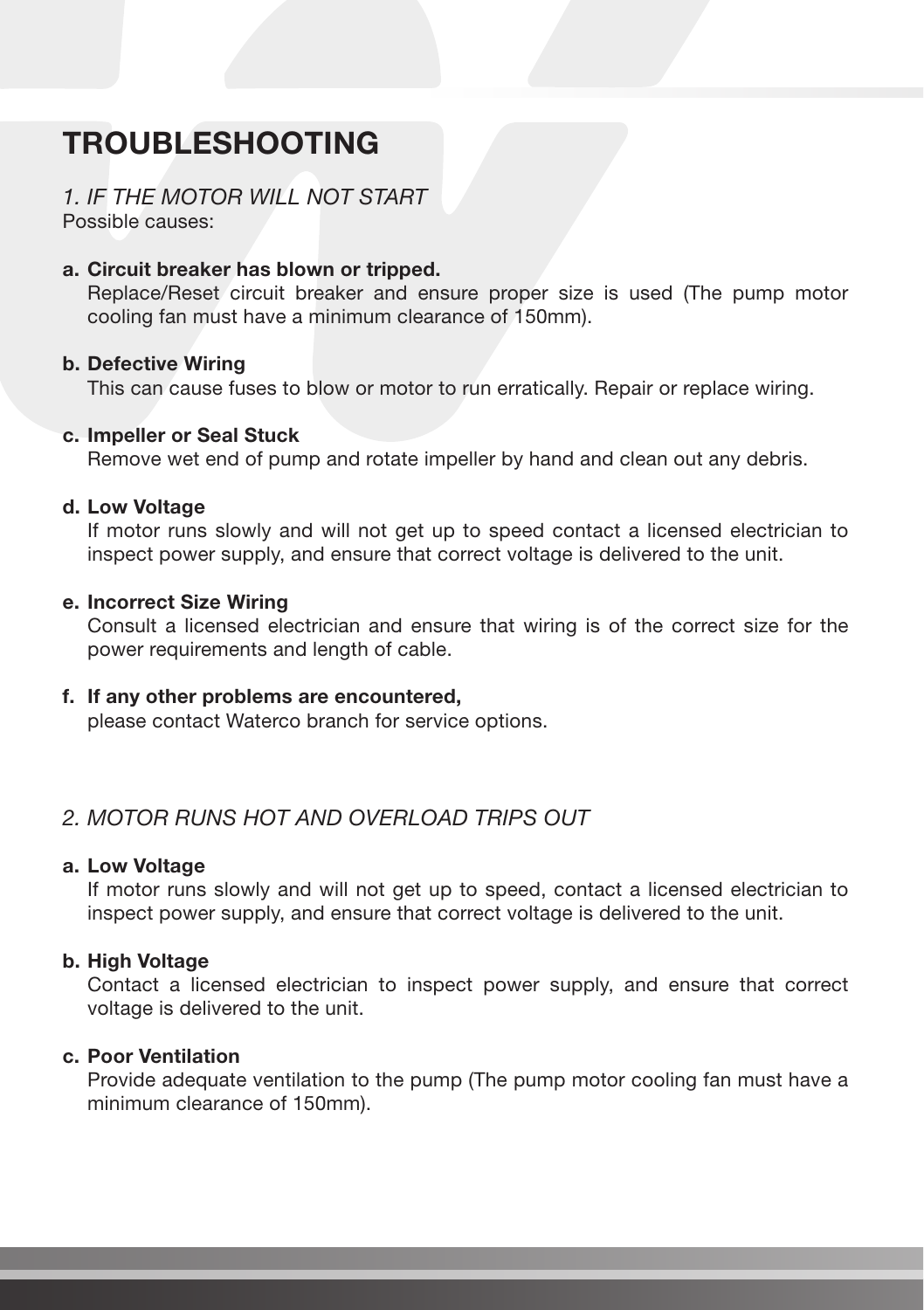#### *3. PUMP WON'T DELIVER WATER*

#### a. Leaky Suction Pipe

Make sure all pipe connections and tube connections are pressure tight. Use pipe joining compound and pull up tight.

#### b. Won't Prime

Add water slowly so as to exclude air from pump and pipe system. Repeat if necessary. Check suction pipe and foot valves for leaks.

#### c. Injector Nozzle Clogged

Remove injector and clean nozzle of any obstructions. Ensure that piping is clean before replacing.

d. Foot Valve Stuck or Strainer Clogged.

Remove, repair and clean.

- e. Horizontal Suction Piping Does Not Slope Up From Well To Pump Ensure that there is no air trap in the horizontal piping between supply and pumps (no hoops).
- f. Water Level Below Foot Valve Lower foot valve deeper into well.

#### g. Pump Rotating Wrong Way

Contact Waterco service personnel to check the electric connections on the motor.

#### *4. PUMP LOSES PRIME*

#### a. Air Leaks In Suction Line

Look for possible air leaks in suction line and if found, seal all leaks. On high suction lift it is very important to have no leaks in the suction line.